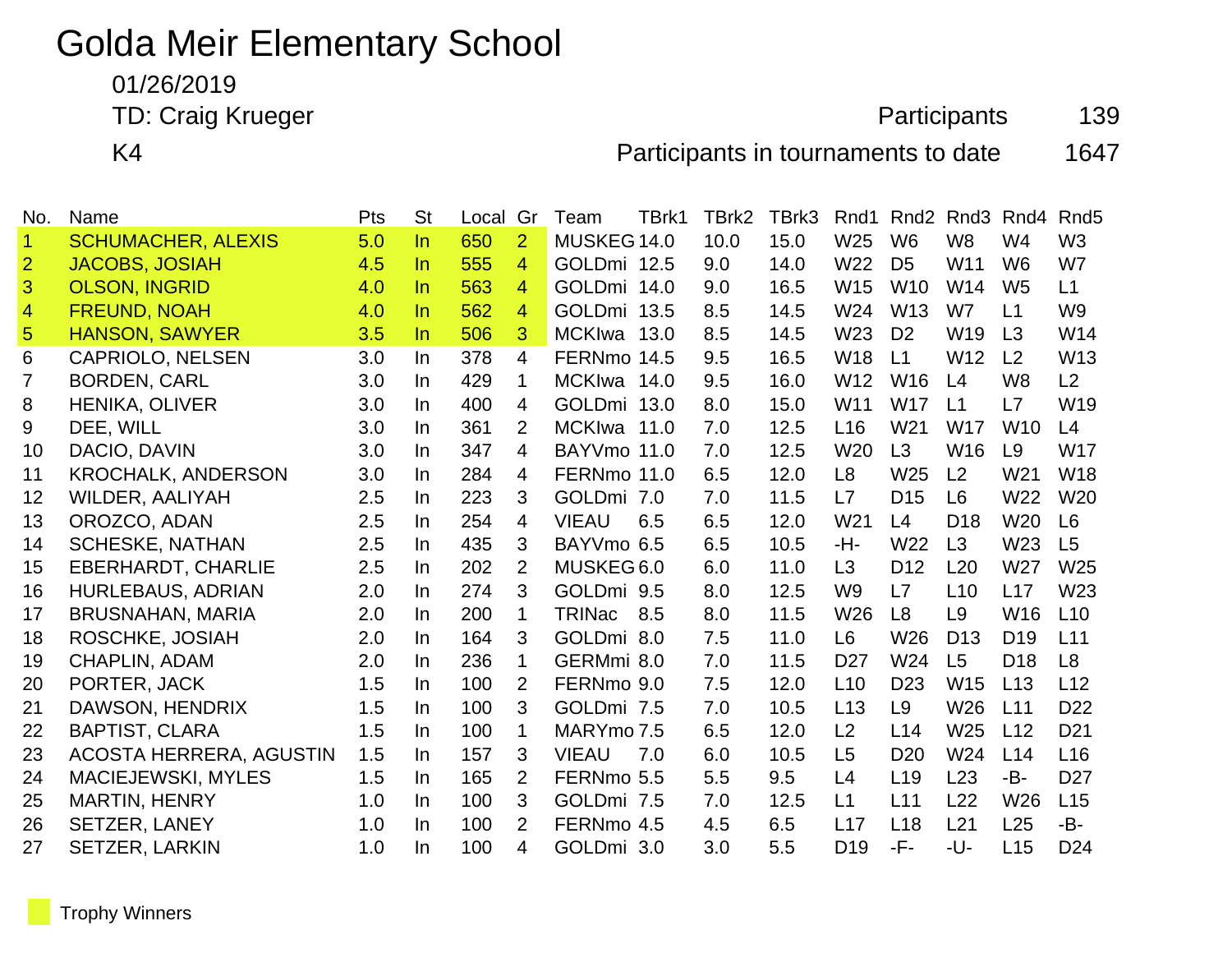#### K6 Individual Standings

| No.            | Name                      | Pts | <b>St</b> | Local | Gr             | Team          | TBrk1 | TBrk2 | TBrk3 | Rnd1            | Rnd <sub>2</sub> | Rnd3            | Rnd4            | Rnd <sub>5</sub> |
|----------------|---------------------------|-----|-----------|-------|----------------|---------------|-------|-------|-------|-----------------|------------------|-----------------|-----------------|------------------|
| $\overline{1}$ | <b>RUDOLPH, ETHAN</b>     | 4.0 | In.       | 632   | $\overline{4}$ | FERNmo 14.0   |       | 10.0  | 16.5  | W <sub>8</sub>  | W <sub>3</sub>   | W7              | L2              | W <sub>9</sub>   |
| 2              | <b>CHANG, CHARON</b>      | 4.0 | In.       | 632   | 6              | MORSmi 14.0   |       | 10.0  | 16.0  | W16             | W15              | W4              | W <sub>1</sub>  | L <sub>3</sub>   |
| $\mathbf{3}$   | <b>ALCARAZ, JESUS</b>     | 4.0 | In.       | 632   | 5              | <b>VIEAU</b>  | 13.5  | 9.5   | 15.5  | W12             | $\mathsf{L}1$    | W <sub>13</sub> | W <sub>5</sub>  | W <sub>2</sub>   |
| $\overline{4}$ | PORTER, WILLIAM           | 4.0 | In.       | 603   | 5              | FERNmo 11.5   |       | 7.5   | 13.5  | W13             | <b>W17</b>       | L2              | W11             | W7               |
| 5 <sup>5</sup> | <b>KROCHALK, WILLIAM</b>  | 3.5 | In        | 530   | 6              | FERNmo 12.0   |       | 8.0   | 14.0  | W <sub>10</sub> | D <sub>14</sub>  | W <sub>6</sub>  | L <sub>3</sub>  | W12              |
| 6              | NEUMAN, LUKE              | 3.5 | In.       | 546   | 6              | MUSKEG 9.5    |       | 6.0   | 9.5   | -H-             | W18              | L <sub>5</sub>  | W14             | W <sub>10</sub>  |
| $\overline{7}$ | <b>ROBLES, IKER</b>       | 3.0 | In.       | 450   | 4              | <b>VIEAU</b>  | 12.0  | 8.0   | 12.5  | W20             | W11              | L1              | W15             | L4               |
| 8              | BAY, JOSEPH               | 3.0 | In.       | 356   | 5              | <b>TRINac</b> | 10.0  | 6.0   | 10.0  | L1              | L12              | -B-             | W16             | W <sub>11</sub>  |
| 9              | Lopez-Paulson, Marcus     | 3.0 | In.       | 371   | 4              | <b>VIEAU</b>  | 9.5   | 5.5   | 10.0  | L11             | W21              | W20             | W17             | $\mathsf{L}1$    |
| 10             | FREUND, SAMUEL            | 2.5 | In.       | 341   | 5              | GOLDmi 7.0    |       | 7.0   | 11.5  | L <sub>5</sub>  | D <sub>19</sub>  | W18             | W <sub>13</sub> | L6               |
| 11             | <b>NEEB, NOAH</b>         | 2.0 | In.       | 459   | 3              | GOLDmi 10.5   |       | 8.5   | 14.5  | W <sub>9</sub>  | L7               | W14             | L4              | L <sub>8</sub>   |
| 12             | <b>WALKER, ALFRED</b>     | 2.0 | In.       | 331   | 5              | MARYmo 9.0    |       | 8.5   | 13.0  | L <sub>3</sub>  | W8               | L17             | W20             | L <sub>5</sub>   |
| 13             | <b>BRUSNAHAN, JOY</b>     | 2.0 | In.       | 304   | 6              | TRINac 9.0    |       | 8.5   | 13.0  | L4              | W16              | L <sub>3</sub>  | L <sub>10</sub> | W20              |
| 14             | <b>BONSU, TIKEYRA</b>     | 2.0 | In.       | 349   | 6              | MORSmi 8.5    |       | 7.5   | 12.0  | W21             | D <sub>5</sub>   | L11             | L6              | D <sub>15</sub>  |
| 15             | FOLLIARD-SCHILLING, JAMES | 2.0 | In.       | 371   | 4              | BAYVmo 7.5    |       | 6.5   | 11.5  | D <sub>18</sub> | L2               | W <sub>19</sub> | L7              | D <sub>14</sub>  |
| 16             | RUIZ NUNEZ, MAXIMILIAN    | 2.0 | In.       | 346   | 6              | <b>VIEAU</b>  | 7.0   | 6.0   | 11.0  | L2              | L13              | W <sub>21</sub> | L8              | W <sub>18</sub>  |
| 18             | ALLMON, JESSE             | 1.5 | In.       | 194   | 5              | <b>FRANfr</b> | 7.5   | 6.5   | 11.0  | D <sub>15</sub> | L6               | L10             | W19             | L16              |
| 19             | MACKLYN, SAVANT           | 1.5 | In.       | 100   | 6              | MORSmi 6.0    |       | 6.0   | 8.5   | L17             | D <sub>10</sub>  | L15             | L <sub>18</sub> | -B-              |
| 20             | <b>CROCKETT, QUENTIN</b>  | 1.0 | In.       | 135   | 6              | MORSmi 7.0    |       | 7.0   | 10.0  | L7              | -B-              | L <sub>9</sub>  | L12             | L13              |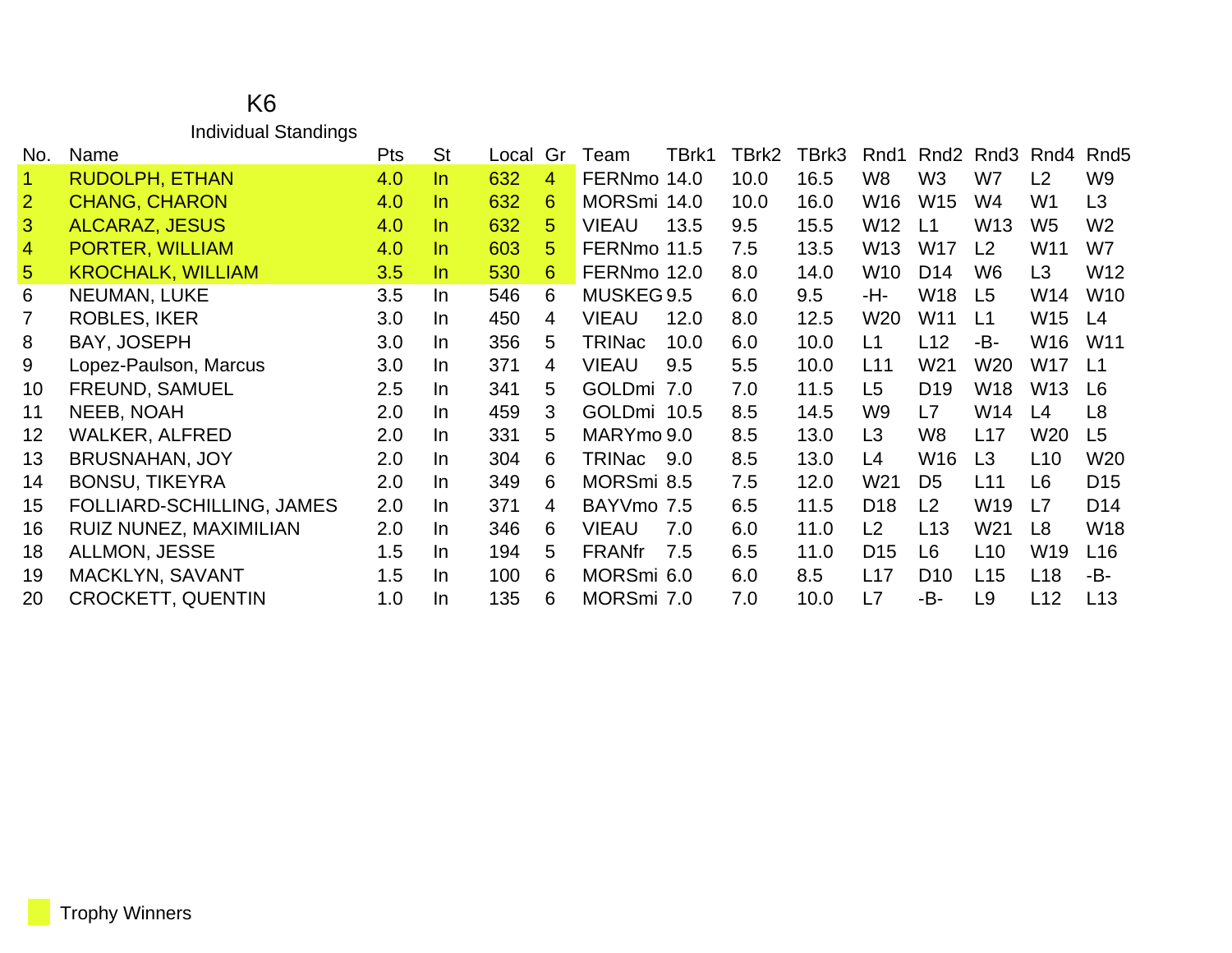#### K8 Individual Standings

| No.                  | Name                         | Pts | <b>St</b> | Local | Gr             | Team          | TBrk1 | TBrk2 | TBrk3 | Rnd1            | Rnd <sub>2</sub> |                 | Rnd <sub>3</sub> Rnd <sub>4</sub> | Rnd <sub>5</sub> |
|----------------------|------------------------------|-----|-----------|-------|----------------|---------------|-------|-------|-------|-----------------|------------------|-----------------|-----------------------------------|------------------|
| $\blacktriangleleft$ | <b>CHAPLIN, BEN</b>          | 5.0 | ln        | 998   | 3              | GOLDmi 10.0   |       | 16.5  | 33.0  | W18             | W <sub>4</sub>   | W24             | W <sub>3</sub>                    | W <sub>10</sub>  |
| $\overline{2}$       | <b>CHAPLIN, CARTER</b>       | 5.0 | $\ln$     | 969   | 8              | GOLDmi 9.0    |       | 15.5  | 31.0  | W19             | <b>W17</b>       | W11             | W <sub>12</sub>                   | W <sub>8</sub>   |
| 3                    | <b>CROMWELL-ZUMMO, DEREK</b> | 4.0 | $\ln$     | 852   | 6              | GOLDmi 10.0   |       | 17.0  | 24.0  | W28             | W7               | W14             | L1                                | W12              |
| $\overline{4}$       | <b>D'OLHAVERRIAGUE, LUIS</b> | 4.0 | $\ln$     | 790   | 8              | GOLDmi 8.5    |       | 14.5  | 19.0  | W <sub>5</sub>  | L1               | W45             | W34                               | W <sub>11</sub>  |
| $\overline{5}$       | <b>DESPLAINES, CHARLIE</b>   | 4.0 | $\ln$     | 835   | $\overline{4}$ | <b>MCKIwa</b> | 9.0   | 15.0  | 22.0  | L4              | W16              | W22             | W33                               | W14              |
| 6                    | ALCARAZ, ANGEL E             | 4.0 | In        | 804   | 8              | <b>VIEAU</b>  | 9.0   | 14.0  | 22.0  | L10             | <b>W18</b>       | W28             | W <sub>16</sub>                   | W <sub>13</sub>  |
| 7                    | <b>SCHAFF, BRENNAN</b>       | 4.0 | In        | 808   | 5              | <b>VIEAU</b>  | 8.0   | 13.0  | 18.0  | W44             | L3               | W27             | W15                               | <b>W17</b>       |
| 8                    | SHEETS, ADELINE              | 3.5 | In.       | 864   | 4              | MARYmo 9.0    |       | 16.5  | 20.5  | W15             | W <sub>10</sub>  | W <sub>13</sub> | D <sub>24</sub>                   | L2               |
| 9                    | <b>SCHESKE, BEN</b>          | 3.5 | In        | 788   | 6              | GOLDmi 7.5    |       | 12.0  | 15.5  | D <sub>25</sub> | W26              | L15             | W39                               | W24              |
| 10                   | MOLINA, LEXAURA              | 3.0 | In        | 776   | $\overline{7}$ | <b>UNITmi</b> | 9.0   | 15.0  | 13.0  | W <sub>6</sub>  | L <sub>8</sub>   | W44             | <b>W37</b>                        | L1               |
| 11                   | <b>CORONADO, ANDREZ</b>      | 3.0 | In        | 683   | 8              | <b>UNITmi</b> | 8.5   | 14.0  | 10.0  | <b>W50</b>      | <b>W38</b>       | L2              | W30                               | L4               |
| 12                   | <b>SU, GABRIEL</b>           | 3.0 | In        | 773   | 8              | <b>SHORin</b> | 8.0   | 14.5  | 11.0  | W39             | W43              | <b>W33</b>      | L2                                | L3               |
| 13                   | ADDISON, DIONNA              | 3.0 | In        | 709   | 8              | MORSmi 8.5    |       | 14.5  | 14.0  | W29             | <b>W36</b>       | L8              | W21                               | L <sub>6</sub>   |
| 14                   | STOLLENWERK, HENRY           | 3.0 | In        | 758   | 5              | FERNmo 8.5    |       | 14.5  | 13.0  | W20             | <b>W30</b>       | L3              | W29                               | L5               |
| 15                   | HERVEY-PETERS, TRAMELL       | 3.0 | In        | 791   | 6              | SILOmi        | 8.5   | 13.5  | 12.0  | L <sub>8</sub>  | <b>W47</b>       | W <sub>9</sub>  | L7                                | <b>W37</b>       |
| 16                   | <b>ANDERSON, HENRY</b>       | 3.0 | In        | 636   | 5              | GOLDmi 8.5    |       | 13.5  | 11.0  | W45             | L <sub>5</sub>   | W20             | L <sub>6</sub>                    | W27              |
| 17                   | <b>BRUNOW, MARISSA</b>       | 3.0 | In        | 682   | 3              | <b>MCKIwa</b> | 7.5   | 14.0  | 10.0  | W41             | L2               | W42             | W32                               | L7               |
| 18                   | <b>MOORE, CHELSEA</b>        | 3.0 | <u>In</u> | 695   | 8              | <b>HILLbr</b> | 7.0   | 13.0  | 8.0   | L1              | L <sub>6</sub>   | W46             | W44                               | W32              |
| 19                   | PUCHNER, BENEDICT            | 3.0 | In        | 681   | 5              | <b>TRINac</b> | 6.0   | 12.5  | 11.0  | L2              | W40              | L29             | W28                               | W31              |
| 20                   | KURZ, TOM                    | 3.0 | In.       | 724   | 3              | <b>TRINac</b> | 7.0   | 10.0  | 8.0   | L14             | W31              | L16             | -B-                               | <b>W33</b>       |
| 21                   | <b>BAPTIST, MARCUS</b>       | 3.0 | In        | 740   | 5              | MARYmo 6.5    |       | 11.5  | 13.0  | L43             | W25              | W31             | L13                               | W29              |
| 22                   | LE DUC, AARON                | 3.0 | In        | 634   | 3              | WOODsu 5.0    |       | 10.0  | 8.0   | W46             | L27              | L <sub>5</sub>  | W45                               | W30              |
| 23                   | <b>SURYAVANSHI, RISHI</b>    | 3.0 | In        | 709   | 5              | MUSKEG5.5     |       | 9.0   | 9.0   | W27             | L24              | L32             | <b>W47</b>                        | W34              |
| 24                   | KALAPALA, SRIKAR             | 2.5 | In        | 796   | 8              | SHORin 10.0   |       | 17.0  | 13.5  | <b>W36</b>      | W23              | L1              | D <sub>8</sub>                    | L <sub>9</sub>   |
| 25                   | <b>SCHUMACHER, LUCAS</b>     | 2.5 | In        | 644   | 4              | MUSKEG6.0     |       | 11.0  | 9.5   | D <sub>9</sub>  | L21              | L34             | W42                               | W39              |
| 26                   | <b>BRUSNAHAN, NOEL</b>       | 2.5 | In        | 630   | 8              | <b>TRINac</b> | 5.5   | 9.5   | 7.5   | L <sub>30</sub> | L9               | D <sub>50</sub> | W41                               | W43              |
| 27                   | PUCHNER, ANTHONY             | 2.0 | In        | 722   | $\overline{7}$ | <b>TRINac</b> | 9.0   | 15.0  | 10.0  | L23             | W22              | L7              | W35                               | L16              |
| 28                   | CORONDA, ALEXIS              | 2.0 | In        | 469   | 6              | <b>UNITmi</b> | 9.0   | 15.0  | 8.0   | L3              | W35              | L <sub>6</sub>  | L <sub>19</sub>                   | W49              |
| 29                   | DEE, CONNOR                  | 2.0 | In        | 799   | 5              | <b>MCKIwa</b> | 9.0   | 13.0  | 8.0   | L13             | W46              | W19             | L14                               | L21              |
| 30                   | <b>WHEELER, KADEN</b>        | 2.0 | In        | 695   | 6              | GOLDmi 8.5    |       | 12.5  | 7.0   | W26             | L14              | <b>W47</b>      | L11                               | L22              |
| 31                   | <b>ROBERSON, XAVIER</b>      | 2.0 | In        | 522   | 5              | GOLDmi 7.5    |       | 12.5  | 8.0   | W35             | L20              | L21             | W49                               | L19              |

Trophy Winners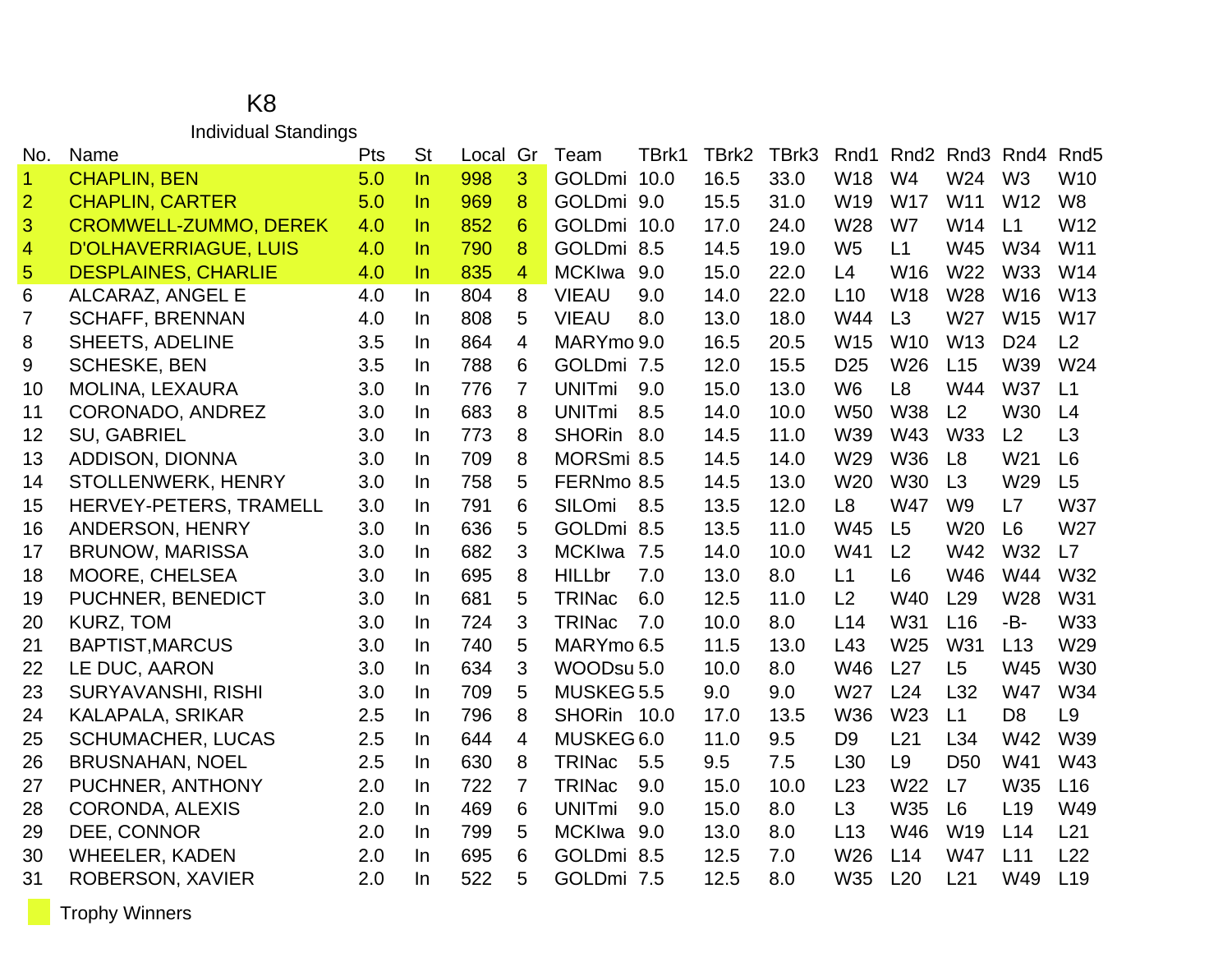| 32 | <b>EVANS, JONATHAN</b>         | 2.0 | In. | 445 | 7              | MORSmi 7.5           | 12.0 | 9.0 | D40             | D39             | W23             | L17             | L <sub>18</sub> |
|----|--------------------------------|-----|-----|-----|----------------|----------------------|------|-----|-----------------|-----------------|-----------------|-----------------|-----------------|
| 33 | MELENDEZ, DANIEL               | 2.0 | In  | 564 | $\overline{7}$ | <b>UNITmi</b><br>7.0 | 12.5 | 6.0 | W34             | <b>W37</b>      | L12             | L5              | L20             |
| 34 | <b>BROWN, JUSTIN</b>           | 2.0 | In  | 318 | 8              | MORSmi 7.5           | 11.5 | 5.0 | L33             | -B-             | W <sub>25</sub> | L4              | L <sub>23</sub> |
| 35 | JAHR, MILES                    | 2.0 | In  | 561 | 4              | <b>MCKIwa</b><br>6.0 | 9.5  | 7.0 | L31             | L <sub>28</sub> | <b>W38</b>      | L27             | W45             |
| 36 | <b>KURZ, SAMUEL</b>            | 2.0 | In. | 656 | 4              | <b>TRINac</b><br>5.5 | 9.5  | 5.0 | L24             | L <sub>13</sub> | D41             | D40             | W46             |
| 37 | <b>BAY, MICHAEL</b>            | 2.0 | In. | 569 | 6.             | TRINac<br>6.0        | 9.0  | 2.0 | W48             | L33             | -X-             | L <sub>10</sub> | L <sub>15</sub> |
| 38 | <b>DWIVEDI, AYUSH</b>          | 2.0 | In  | 683 | 6              | MUSKEG3.5            | 6.5  | 3.0 | -U-             | L11             | L35             | <b>W50</b>      | W44             |
| 39 | DOTSON, MAURION                | 1.5 | In. | 565 |                | <b>SILOmi</b><br>7.5 | 12.5 | 5.0 | L12             | D32             | W40             | L <sub>9</sub>  | L25             |
| 40 | <b>TOMASELLO, OSCAR</b>        | 1.5 | In. | 512 | 4              | MARYmo 5.5           | 10.0 | 5.5 | D <sub>32</sub> | L <sub>19</sub> | L <sub>39</sub> | D <sub>36</sub> | D42             |
| 41 | <b>WILDER, DESTINY</b>         | 1.5 | In. | 404 |                | GOLDmi 6.0           | 9.5  | 3.0 | L17             | L42             | D <sub>36</sub> | L <sub>26</sub> | <b>W50</b>      |
| 42 | <b>JOHNSON, ALEJANDRO</b>      | 1.5 | In. | 322 | 7              | MORSmi 5.5           | 9.5  | 4.5 | L47             | W41             | L17             | L25             | D40             |
| 43 | <b>BRENNAN, CONOR</b>          | 1.5 | In. | 733 | 6.             | GOLDmi 5.5           | 8.5  | 6.0 | W21             | L12             | -F-             | -H-             | L <sub>26</sub> |
| 44 | FORD, CONNOR                   | 1.0 | In. | 444 |                | GOLDmi 8.5           | 13.0 | 1.0 | L7              | W50             | L10             | L <sub>18</sub> | L38             |
| 45 | KALAKASSA, JAMES               | 1.0 | In. | 352 | 8              | MORSmi 8.0           | 13.0 | 2.0 | L <sub>16</sub> | W48             | L4              | L <sub>22</sub> | L35             |
| 46 | <b>HART, JUSTIN</b>            | 1.0 | In. | 333 | 8              | MORSmi 7.0           | 11.0 | 2.0 | L22             | L <sub>29</sub> | L <sub>18</sub> | W48             | L36             |
| 47 | ALVAREZ, HALEY                 | 1.0 | In. | 496 | 7              | <b>UNITmi</b><br>6.5 | 10.5 | 3.0 | W42             | L15             | L30             | L <sub>23</sub> | L48             |
| 48 | <b>MORGAN THOMPSON, NADIRI</b> | 1.0 | In. | 351 | 7              | GOLDmi 3.5           | 6.5  | 2.0 | L37             | L45             | L49             | L46             | <b>W47</b>      |
| 49 | RODRIGUEZ, OLIVER              | 1.0 | In. | 558 | 7              | 3.0<br><b>VIEAU</b>  | 5.0  | 2.0 | -U-             | -U-             | W48             | L31             | L <sub>28</sub> |
| 50 | <b>HARRIS, ARIONNA</b>         | 0.5 | In. | 249 | 8              | MORSmi 6.5           | 10.5 | 2.5 | L11             | L44             | D <sub>26</sub> | L38             | L41             |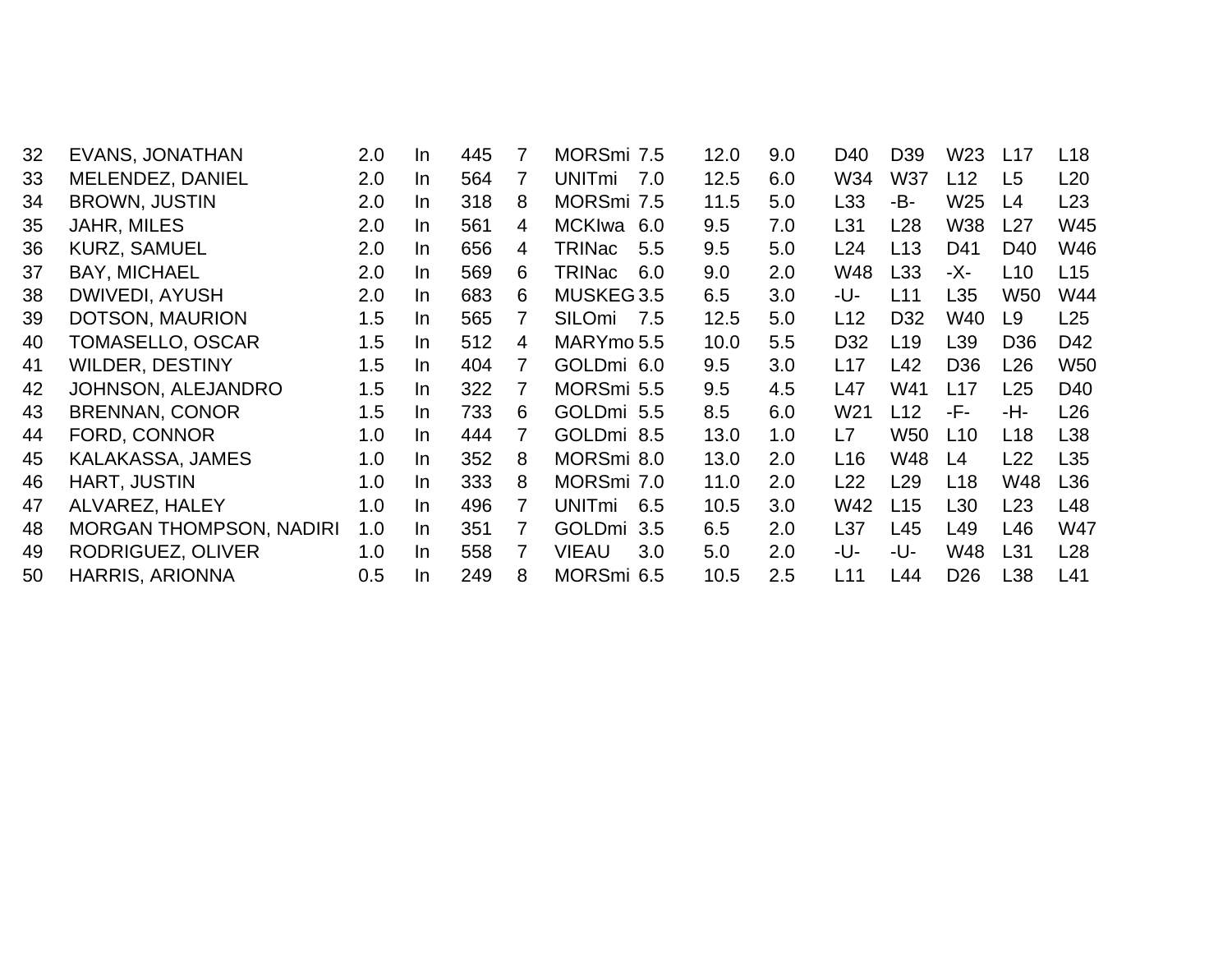## Open.CSV

Individual Standings

| No.            | Name                      | Pts | <b>St</b> | Local | Gr             | Team          | TBrk1 | TBrk2 | TBrk3 | Rnd1            | Rnd <sub>2</sub> | Rnd <sub>3</sub> | Rnd4            | Rnd <sub>5</sub> |
|----------------|---------------------------|-----|-----------|-------|----------------|---------------|-------|-------|-------|-----------------|------------------|------------------|-----------------|------------------|
| $\mathbf{1}$   | <b>THOMPSON, BENJAMIN</b> | 5.0 | $\ln$     | 1425  | 12             | <b>KINGmi</b> | 14.5  | 10.5  | 17.5  | W <sub>13</sub> | W <sub>5</sub>   | W <sub>11</sub>  | W <sub>4</sub>  | W <sub>6</sub>   |
| $\overline{2}$ | <b>WAN, SILAS</b>         | 4.5 | $\ln$     | 1348  | 9              | <b>CLINCI</b> | 13.0  | 9.5   | 14.5  | <b>W33</b>      | D <sub>7</sub>   | W <sub>20</sub>  | W <sub>9</sub>  | W <sub>8</sub>   |
| 3              | <b>KUHN, MAX</b>          | 4.0 | $\ln$     | 1189  | 5              | <b>MCKIwa</b> | 13.0  | 9.5   | 15.0  | <b>W18</b>      | W21              | W7               | L <sub>6</sub>  | W11              |
| $\overline{4}$ | PATTANKAR, ISHAAN         | 4.0 | $\ln$     | 1217  | 5              | <b>MCKIwa</b> | 13.0  | 8.0   | 15.0  | W26             | W29              | W12              | L1              | W14              |
| $\overline{5}$ | <b>EMANUELSON, ETHAN</b>  | 4.0 | In        | 1241  | 8              | <b>SHORin</b> | 13.0  | 8.0   | 15.0  | W24             | L1               | W29              | W <sub>16</sub> | W12              |
| 6              | NEEB, WILL JR             | 3.5 | In        | 1312  | 8              | GOLDmi 15.0   |       | 10.0  | 17.0  | D <sub>10</sub> | W28              | W15              | W <sub>3</sub>  | L1               |
| $\overline{7}$ | <b>HURLEBAUS, JOAQUIN</b> | 3.5 | $\ln$     | 1331  | 8              | GOLDmi 14.0   |       | 9.5   | 16.0  | <b>W17</b>      | D <sub>2</sub>   | L3               | W30             | W15              |
| 8              | <b>BHADORIA, AGASTYA</b>  | 3.5 | In        | 1170  | 5              | STEMwa 13.5   |       | 9.0   | 14.5  | W39             | W32              | D <sub>9</sub>   | W10             | L2               |
| 9              | <b>MORALES, RAFAEL</b>    | 3.5 | In        | 1261  | $\overline{7}$ | <b>UNITmi</b> | 12.5  | 8.0   | 14.5  | W35             | W20              | D <sub>8</sub>   | L2              | W21              |
| 10             | <b>GULBRONSON, ZAHNI</b>  | 3.5 | In        | 1105  | 8              | <b>SHORin</b> | 12.0  | 8.5   | 14.0  | D <sub>6</sub>  | W16              | W <sub>26</sub>  | L <sub>8</sub>  | W19              |
| 11             | SAYCOCIE, VITHARA         | 3.0 | In        | 1177  | 5              | GOLDmi 14.5   |       | 9.5   | 16.5  | W25             | W14              | L1               | W19             | L3               |
| 12             | LAW, KIEN                 | 3.0 | $\ln$     | 984   | 8              | GOLDmi 14.0   |       | 10.0  | 14.5  | <b>W38</b>      | <b>W17</b>       | L4               | W <sub>13</sub> | L5               |
| 13             | <b>CARMONA, JASON</b>     | 3.0 | $\ln$     | 1013  | 8              | <b>UNITmi</b> | 12.0  | 7.0   | 13.0  | L1              | W27              | <b>W37</b>       | L12             | W31              |
| 14             | <b>MARTINEZ, GUSTAVO</b>  | 3.0 | In        | 1251  | 8              | <b>UNITmi</b> | 11.5  | 7.5   | 13.5  | W22             | L11              | W32              | W31             | L4               |
| 15             | <b>MORALES, ANTONIO</b>   | 3.0 | In        | 945   | $\overline{7}$ | <b>UNITmi</b> | 11.0  | 7.5   | 11.0  | -B-             | W35              | L <sub>6</sub>   | W26             | L7               |
| 16             | HARPER, TYRONE            | 3.0 | In        | 915   | 11             | GOLDmi 11.0   |       | 7.0   | 11.0  | -B-             | L10              | <b>W36</b>       | L5              | W33              |
| 17             | HERVEY-PETERS, TRA-LYN    | 3.0 | In        | 1065  | 6              | SILOmi        | 10.5  | 7.0   | 11.5  | L7              | L12              | W39              | W29             | W27              |
| 18             | PAGEL, CARSON             | 3.0 | In        | 1140  | 8              | GOLDmi        | 10.5  | 6.5   | 12.5  | L3              | W30              | L <sub>19</sub>  | W28             | W25              |
| 19             | <b>VALDES, MOISES</b>     | 2.5 | $\ln$     | 904   | 8              | <b>UNITmi</b> | 8.5   | 8.5   | 12.5  | W41             | D <sub>22</sub>  | <b>W18</b>       | L11             | L10              |
| 20             | URBAN, LEO                | 2.5 | In        | 1078  | 8              | GOLDmi 7.5    |       | 7.5   | 14.0  | W36             | L <sub>9</sub>   | L2               | D <sub>25</sub> | W28              |
| 21             | VALENZUELA, ARIANNA       | 2.5 | In        | 866   | 8              | GOLDmi 7.0    |       | 7.0   | 11.0  | -B-             | L3               | D <sub>25</sub>  | W34             | L <sub>9</sub>   |
| 22             | NEEB, EMMA                | 2.5 | In        | 979   | $\overline{7}$ | GOLDmi 6.0    |       | 6.0   | 9.5   | L14             | D <sub>19</sub>  | L34              | W40             | W30              |
| 23             | <b>KRESS, EMMETT</b>      | 2.5 | In        | 875   | 5              | MARYmo 6.0    |       | 6.0   | 8.5   | L27             | -B-              | L31              | W35             | D <sub>24</sub>  |
| 24             | MBIDA, ABEL               | 2.5 | $\ln$     | 929   | 8              | GOLDmi 5.0    |       | 5.0   | 9.5   | L5              | L25              | <b>W38</b>       | <b>W37</b>      | D <sub>23</sub>  |
| 25             | <b>BAPTIST, BLAISE</b>    | 2.0 | In        | 940   | 6              | MARYmo 10.0   |       | 8.0   | 13.0  | L11             | W24              | D <sub>21</sub>  | D <sub>20</sub> | L18              |
| 26             | SMITH, CHAYTON            | 2.0 | In        | 933   | 6              | GOLDmi 9.0    |       | 7.5   | 13.0  | L4              | W33              | L10              | L15             | W34              |
| 27             | HARPER, TY                | 2.0 | In        | 808   | $\overline{7}$ | GOLDmi 9.0    |       | 7.0   | 12.0  | W <sub>23</sub> | L13              | L28              | W36             | L17              |
| 28             | <b>MOLINA, MAXIMUS</b>    | 2.0 | In        | 910   | 8              | <b>UNITmi</b> | 8.5   | 7.5   | 12.0  | <b>W37</b>      | L <sub>6</sub>   | W27              | L18             | L20              |
| 29             | LORENZ, ALEXANDER         | 2.0 | In.       | 891   | $\overline{7}$ | GOLDmi 8.0    |       | 7.5   | 12.0  | <b>W40</b>      | L4               | L <sub>5</sub>   | L17             | W38              |
| 30             | <b>TRIBLET, DARRELL</b>   | 2.0 | $\ln$     | 881   | 4              | SILOmi        | 8.0   | 7.5   | 11.5  | W31             | L18              | W41              | L7              | L22              |
| 31             | <b>WESLEY, HAYDEN</b>     | 2.0 | In        | 887   | 5              | GOLDmi 7.5    |       | 7.0   | 10.5  | L30             | <b>W38</b>       | W23              | L14             | L13              |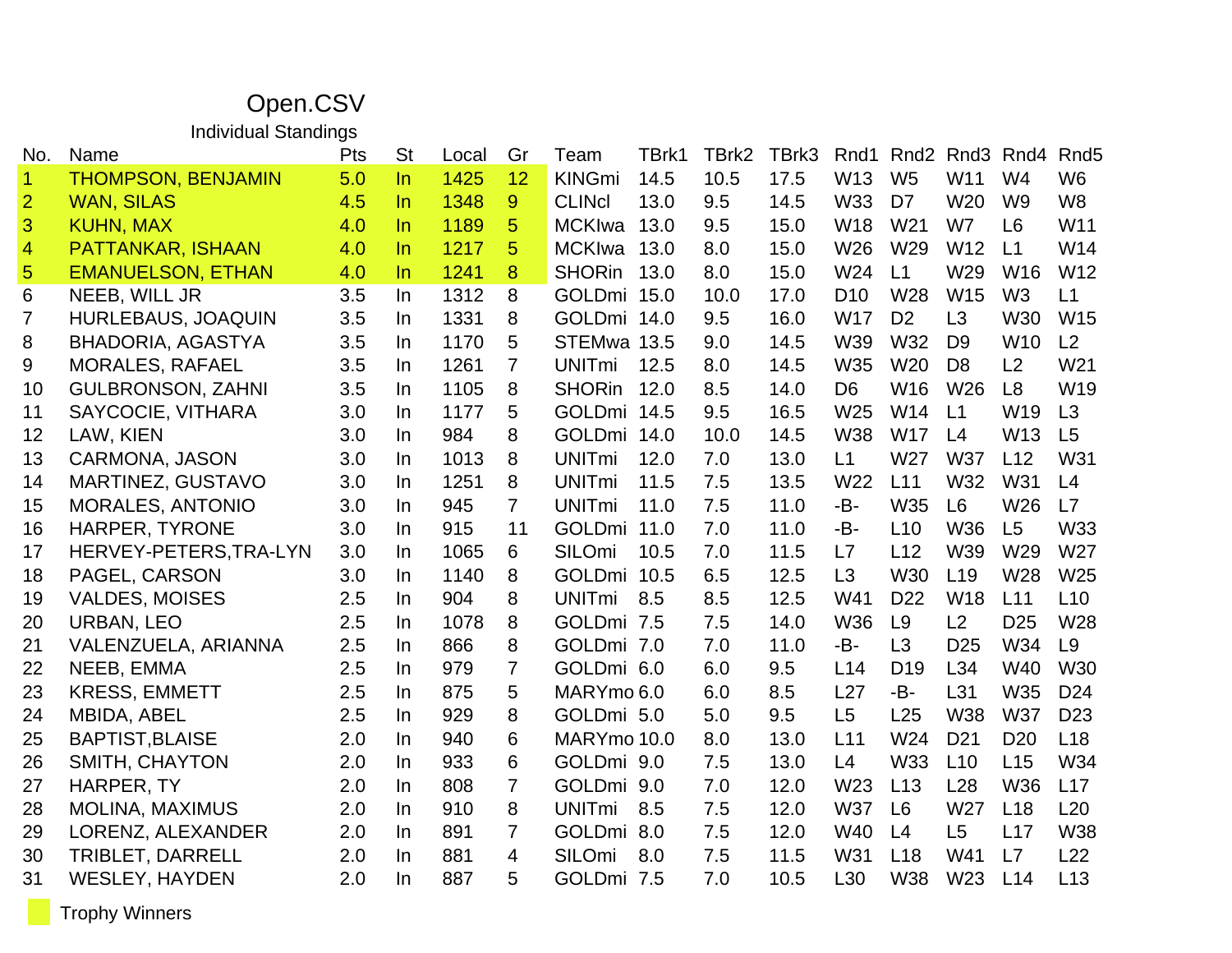| 32 | HILDEMAN, JONAH        | 2.0         | -In       | 885 | 5 | GOLDmi 7.0    | 6.0 | 10.5 | W34 | L8              | L14             | L33   | W39             |
|----|------------------------|-------------|-----------|-----|---|---------------|-----|------|-----|-----------------|-----------------|-------|-----------------|
| 33 | BRUNOW, ZACH           | 2.0         | -In       | 927 | 5 | MCKIwa 6.5    | 6.5 | 11.0 | L2  | $\overline{26}$ | -B-             | W32   | L <sub>16</sub> |
| 34 | <b>URBAN, JOSEPH</b>   | 2.0         | <b>In</b> | 845 | 3 | MARYmo 6.0    | 6.0 | 8.5  | L32 | -В-             | W <sub>22</sub> | l 21  | l 26.           |
| 35 | VALENZUELA, LILLIANNA  | 2.0         | -In       | 938 |   | GOLDmi 6.0    | 5.5 | 9.5  | L9  | L15             | W40             | L23   | W37             |
| 36 | <b>SANDERS, JACK</b>   | 2.0         | -In       | 851 | 5 | MCKIwa 5.5    | 5.0 | 8.0  | L20 | W40             | L16             | L27   | W41             |
| 37 | JIMENEZ, RUBEN         | 1.0         | -In       | 775 | 6 | GOLDmi 7.5    | 6.5 | 10.5 | L28 | W39             | L13             | l 24  | L35             |
| 38 | <b>WILDER, ANA</b>     | 1. $\Omega$ | -In       | 630 | 9 | REAGmi 6.5    | 6.5 | 9.5  | 12  | L31             | L24             | -B-   | <u>129</u>      |
| 39 | FLINT, KATE            | 1. $\Omega$ | -In       | 826 | 5 | MCKIwa 6.5    | 6.0 | 10.0 | L8  | L37             | L17             | W41   | L32             |
| 40 | DAVILA, LEO            | 1. $\Omega$ | -In       | 676 | 8 | UNITmi<br>6.0 | 6.0 | 8.5  | L29 | L36             | L35             | 22.   | -B-             |
| 41 | <b>ROBINSON, LYDIA</b> | 1. $\Omega$ | -In       | 111 | 8 | GOLDmi 5.0    | 5.0 | 7.5  | L19 | -В-             | L30             | l 39. | L36             |
|    |                        |             |           |     |   |               |     |      |     |                 |                 |       |                 |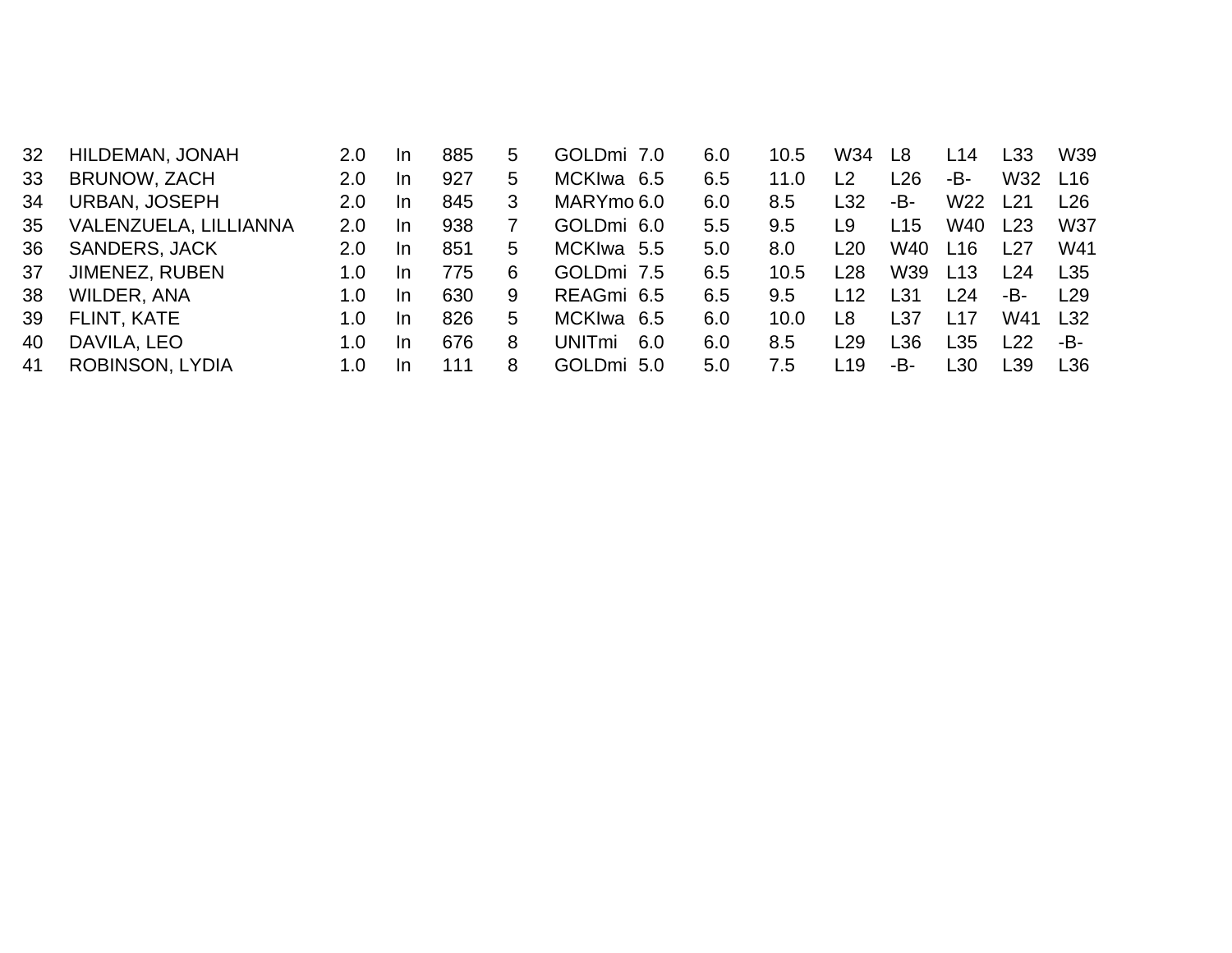### K4

Team Standings

| Plc            | Name (Players: Top 4 used)                                 | Score | Med  | Solk | SBx2 | Cum  |
|----------------|------------------------------------------------------------|-------|------|------|------|------|
| $\overline{1}$ | GOLDA MEIR ELEMENTARY SCHOOL, M (10)                       | 15.5  | 34.5 | 60.0 | 80.5 | 50.0 |
|                | JACOBS, JOSIAH (4.5,555)                                   |       |      |      |      |      |
|                | <b>OLSON, INGRID (4.0,563)</b>                             |       |      |      |      |      |
|                | <b>FREUND, NOAH (4.0,562)</b>                              |       |      |      |      |      |
|                | HENIKA, OLIVER (3.0,400)                                   |       |      |      |      |      |
| $\overline{2}$ | MCKINLEY ELEMENTARY, WAUWATOSA, (3)                        | 9.5   | 25.0 | 43.0 | 44.5 | 31.0 |
|                | HANSON, SAWYER (3.5,506)                                   |       |      |      |      |      |
|                | BORDEN, CARL (3.0,429)                                     |       |      |      |      |      |
| $\overline{3}$ | DEE, WILL (3.0,361)                                        |       |      |      |      | 22.5 |
|                | FERNWOOD MONTESORI, BAYVIEW (5)                            | 9.0   | 29.0 | 50.0 | 31.5 |      |
|                | CAPRIOLO, NELSEN (3.0,378)<br>KROCHALK, ANDERSON (3.0,284) |       |      |      |      |      |
|                | PORTER, JACK (1.5,100)                                     |       |      |      |      |      |
|                | MACIEJEWSKI, MYLES (1.5,165)                               |       |      |      |      |      |
| 4              | MUSKEGO SCHOLASTIC CHESS CLUB, (2)                         | 7.5   | 16.0 | 26.0 | 38.5 | 20.0 |
|                | SCHUMACHER, ALEXIS (5.0,650)                               |       |      |      |      |      |
|                | EBERHARDT, CHARLIE (2.5,202)                               |       |      |      |      |      |
| 5              | BAY VIEW MONTESSORI (2)                                    | 5.5   | 13.5 | 23.0 | 17.0 | 17.0 |
|                | DACIO, DAVIN (3.0,347)                                     |       |      |      |      |      |
|                | SCHESKE, NATHAN (2.5,435)                                  |       |      |      |      |      |
| 6              | Vieau Elementary School (2)                                | 4.0   | 12.5 | 22.5 | 11.5 | 13.5 |
|                | OROZCO, ADAN (2.5,254)                                     |       |      |      |      |      |
|                | ACOSTA HERRERA, AGUSTIN (1.5,157)                          |       |      |      |      |      |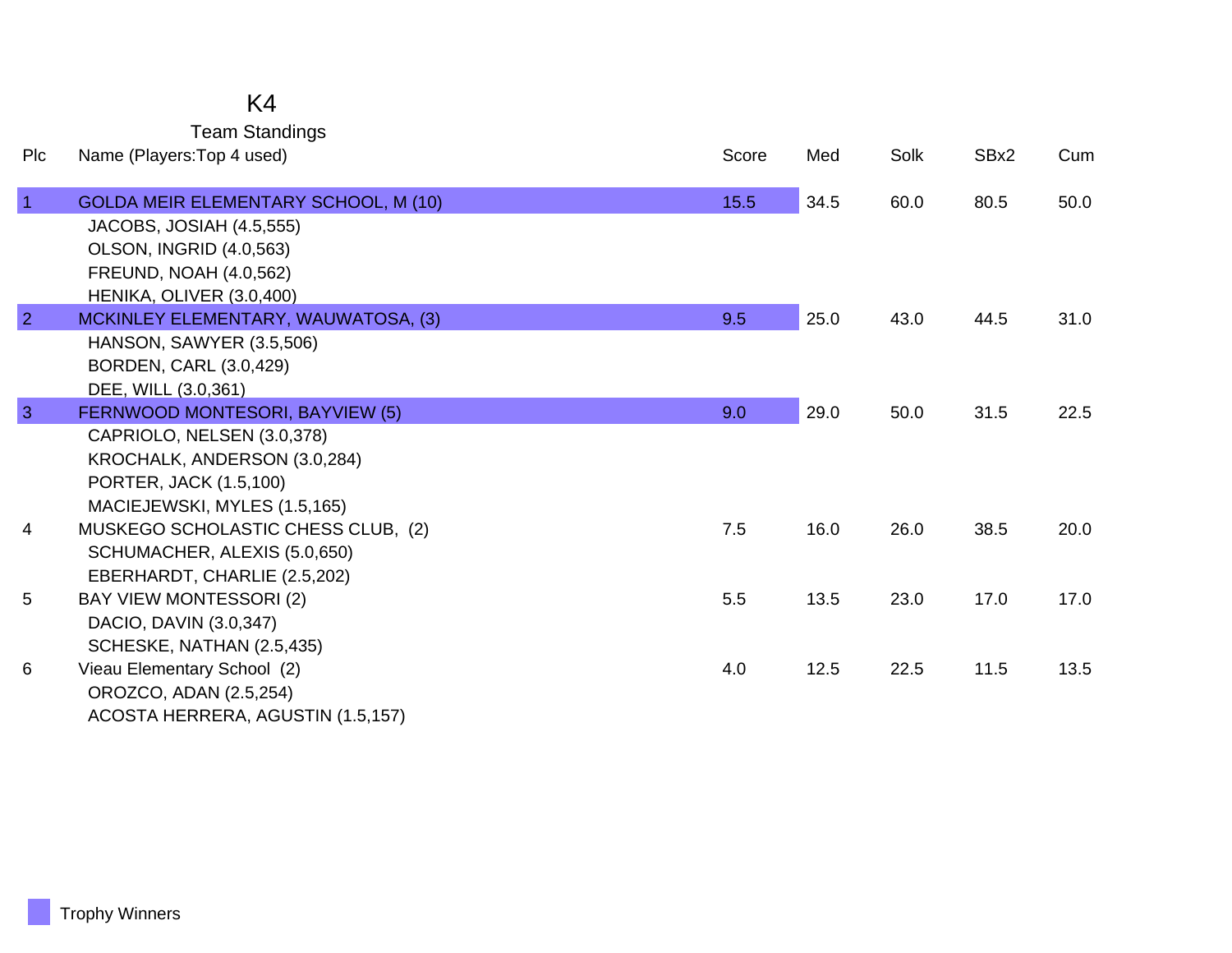| <b>PIc</b>     | <b>Team Standings</b><br>Name (Players: Top 4 used)      | Score | Med  | Solk | SBx2 | Cum  |
|----------------|----------------------------------------------------------|-------|------|------|------|------|
| $\blacksquare$ | Vieau Elementary School (4)                              | 12.0  | 29.0 | 49.0 | 45.0 | 35.0 |
|                | ALCARAZ, JESUS (4.0,632)                                 |       |      |      |      |      |
|                | ROBLES, IKER (3.0,450)                                   |       |      |      |      |      |
|                | LOPEZ-PAULSON, Marcus (3.0,371)                          |       |      |      |      |      |
|                | RUIZ NUNEZ, MAXIMILIAN (2.0,346)                         |       |      |      |      |      |
| $\overline{2}$ | FERNWOOD MONTESORI, BAYVIEW (3)                          | 11.5  | 25.5 | 44.0 | 62.0 | 36.0 |
|                | RUDOLPH, ETHAN (4.0,632)                                 |       |      |      |      |      |
|                | PORTER, WILLIAM (4.0,603)                                |       |      |      |      |      |
|                | KROCHALK, WILLIAM (3.5,530)                              |       |      |      |      |      |
| 3              | Milwaukee Morse Middle School, (4)                       | 8.5   | 30.5 | 46.5 | 34.0 | 26.5 |
|                | CHANG, CHARON (4.0,632)                                  |       |      |      |      |      |
|                | BONSU, TIKEYRA (2.0,349)                                 |       |      |      |      |      |
|                | MACKLYN, SAVANT (1.5,100)<br>CROCKETT, QUENTIN (1.0,135) |       |      |      |      |      |
| 4              | <b>GOLDA MEIR ELEMENTARY SCHOOL, M (4)</b>               | 6.5   | 25.5 | 43.0 | 24.0 | 23.0 |
|                | <b>FREUND, SAMUEL (2.5,341)</b>                          |       |      |      |      |      |
|                | NEEB, NOAH (2.0,459)                                     |       |      |      |      |      |
|                | MILLER, LUCAS (2.0,382)                                  |       |      |      |      |      |
|                | <b>BUTLER, NASIR (0.0,100)</b>                           |       |      |      |      |      |
| 5              | TRINITY ACADEMY, Peawaukee (2)                           | 5.0   | 14.5 | 23.0 | 13.0 | 10.0 |
|                | BAY, JOSEPH (3.0,356)                                    |       |      |      |      |      |
|                | <b>BRUSNAHAN, JOY (2.0,304)</b>                          |       |      |      |      |      |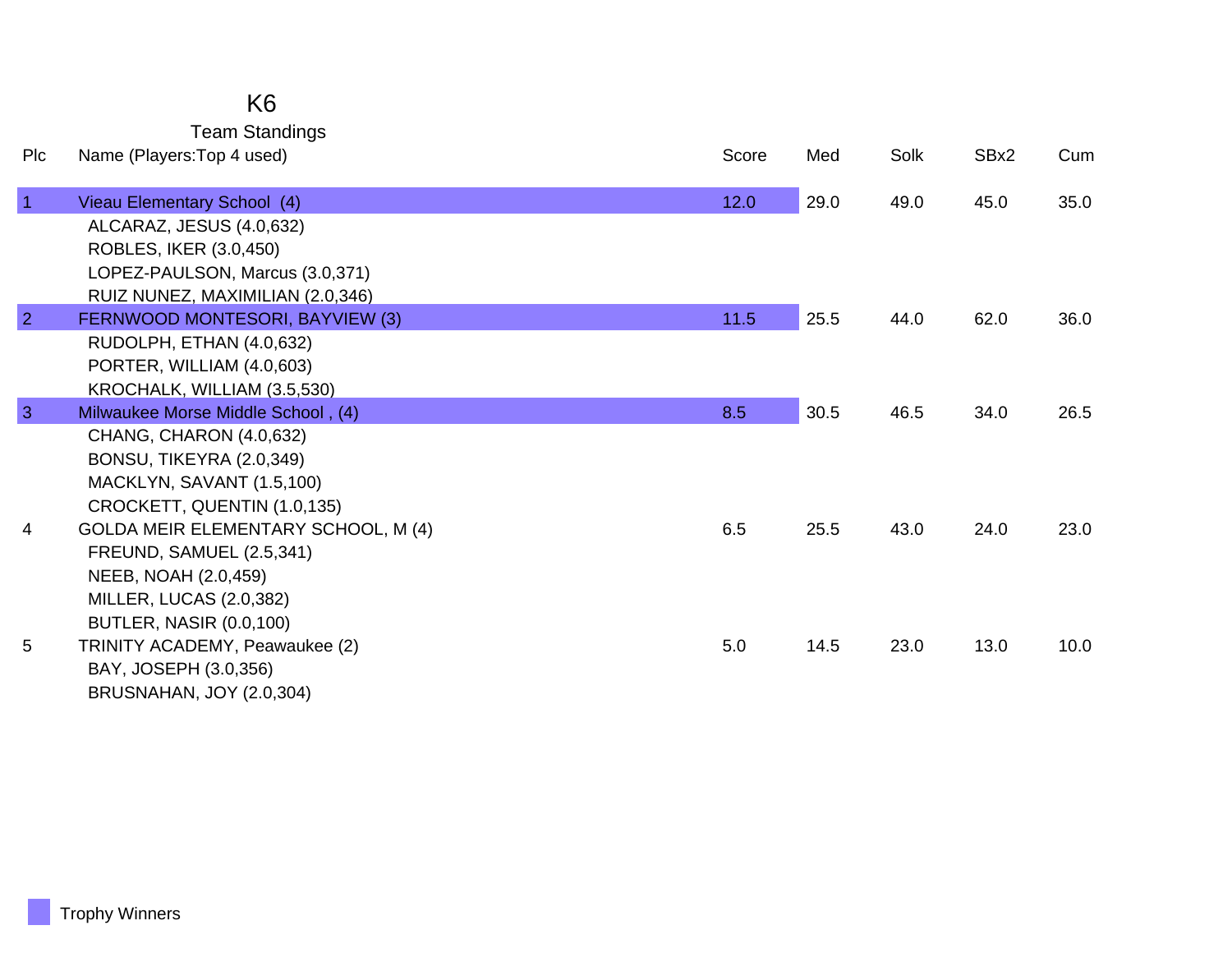Team Standings

| Plc            | Name (Players: Top 4 used)                              | Score | Med  | Solk | SBx2  | Cum  |
|----------------|---------------------------------------------------------|-------|------|------|-------|------|
| $\overline{1}$ | <b>GOLDA MEIR ELEMENTARY SCHOOL, M (12)</b>             | 18.0  | 37.5 | 63.5 | 107.0 | 54.0 |
|                | CHAPLIN, BEN (5.0,998)                                  |       |      |      |       |      |
|                | CHAPLIN, CARTER (5.0,969)                               |       |      |      |       |      |
|                | CROMWELL-ZUMMO, DEREK (4.0,852)                         |       |      |      |       |      |
|                | D'OLHAVERRIAGUE, LUIS (4.0,790)                         |       |      |      |       |      |
| $\overline{2}$ | MCKINLEY ELEMENTARY, WAUWATOSA, (4)                     | 11.0  | 31.5 | 51.5 | 47.0  | 31.0 |
|                | DESPLAINES, CHARLIE (4.0,835)                           |       |      |      |       |      |
|                | BRUNOW, MARISSA (3.0,682)                               |       |      |      |       |      |
|                | DEE, CONNOR (2.0,799)                                   |       |      |      |       |      |
| $\overline{3}$ | JAHR, MILES (2.0,561)<br>TRINITY ACADEMY, Peawaukee (6) | 10.5  | 27.5 | 47.0 | 36.5  | 23.5 |
|                | KURZ, TOM (3.0,724)                                     |       |      |      |       |      |
|                | PUCHNER, BENEDICT (3.0,681)                             |       |      |      |       |      |
|                | BRUSNAHAN, NOEL (2.5,630)                               |       |      |      |       |      |
|                | PUCHNER, ANTHONY (2.0,722)                              |       |      |      |       |      |
| 4              | UNITED COMMUNITY CENTER (5)                             | 10.0  | 33.5 | 56.5 | 37.0  | 35.0 |
|                | MOLINA, LEXAURA (3.0,776)                               |       |      |      |       |      |
|                | CORONADO, ANDREZ (3.0,683)                              |       |      |      |       |      |
|                | CORONDA, ALEXIS (2.0,469)                               |       |      |      |       |      |
|                | MELENDEZ, DANIEL (2.0,564)                              |       |      |      |       |      |
| 5              | Vieau Elementary School (3)                             | 9.0   | 20.0 | 32.0 | 42.0  | 24.0 |
|                | ALCARAZ, ANGEL E (4.0,804)                              |       |      |      |       |      |
|                | SCHAFF, BRENNAN (4.0,808)                               |       |      |      |       |      |
|                | RODRIGUEZ, OLIVER (1.0,558)                             |       |      |      |       |      |
| 6              | Milwaukee Morse Middle School, (7)                      | 8.5   | 29.0 | 47.5 | 32.5  | 29.0 |
|                | ADDISON, DIONNA (3.0,709)                               |       |      |      |       |      |
|                | EVANS, JONATHAN (2.0,445)                               |       |      |      |       |      |
|                | <b>BROWN, JUSTIN (2.0,318)</b>                          |       |      |      |       |      |
|                | JOHNSON, ALEJANDRO (1.5,322)                            |       |      |      |       |      |
| $\overline{7}$ | Maryland Ave Montesori School, (3)                      | 8.0   | 21.0 | 38.0 | 39.0  | 25.0 |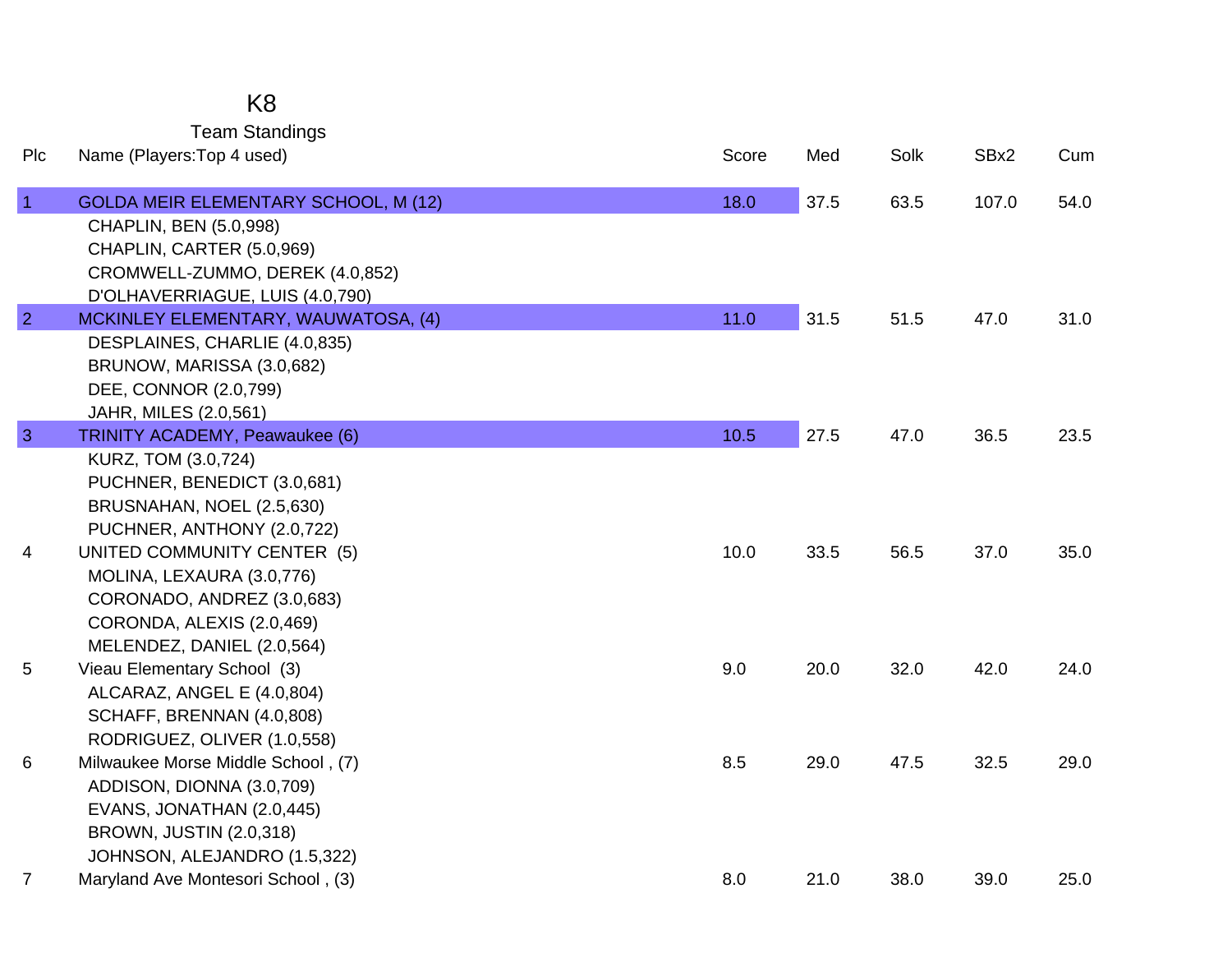|                 | SHEETS, ADELINE (3.5,864)          |     |      |      |      |      |
|-----------------|------------------------------------|-----|------|------|------|------|
|                 | BAPTIST, MARCUS (3.0, 740)         |     |      |      |      |      |
|                 | TOMASELLO, OSCAR (1.5,512)         |     |      |      |      |      |
| 8               | MUSKEGO SCHOLASTIC CHESS CLUB, (3) | 7.5 | 15.0 | 26.5 | 21.5 | 16.5 |
|                 | SURYAVANSHI, RISHI (3.0,709)       |     |      |      |      |      |
|                 | SCHUMACHER, LUCAS (2.5,644)        |     |      |      |      |      |
|                 | DWIVEDI, AYUSH (2.0,683)           |     |      |      |      |      |
| 9               | Shorewood Intermediate School (2)  | 5.5 | 18.0 | 31.5 | 24.5 | 22.0 |
|                 | SU, GABRIEL (3.0,773)              |     |      |      |      |      |
|                 | KALAPALA, SRIKAR (2.5,796)         |     |      |      |      |      |
| 10 <sup>°</sup> | Siloah Lutheran School, Milwau (2) | 4.5 | 16.0 | 26.0 | 17.0 | 13.0 |
|                 | HERVEY-PETERS, TRAMELL (3.0,791)   |     |      |      |      |      |
|                 | DOTSON, MAURION (1.5,565)          |     |      |      |      |      |
|                 |                                    |     |      |      |      |      |